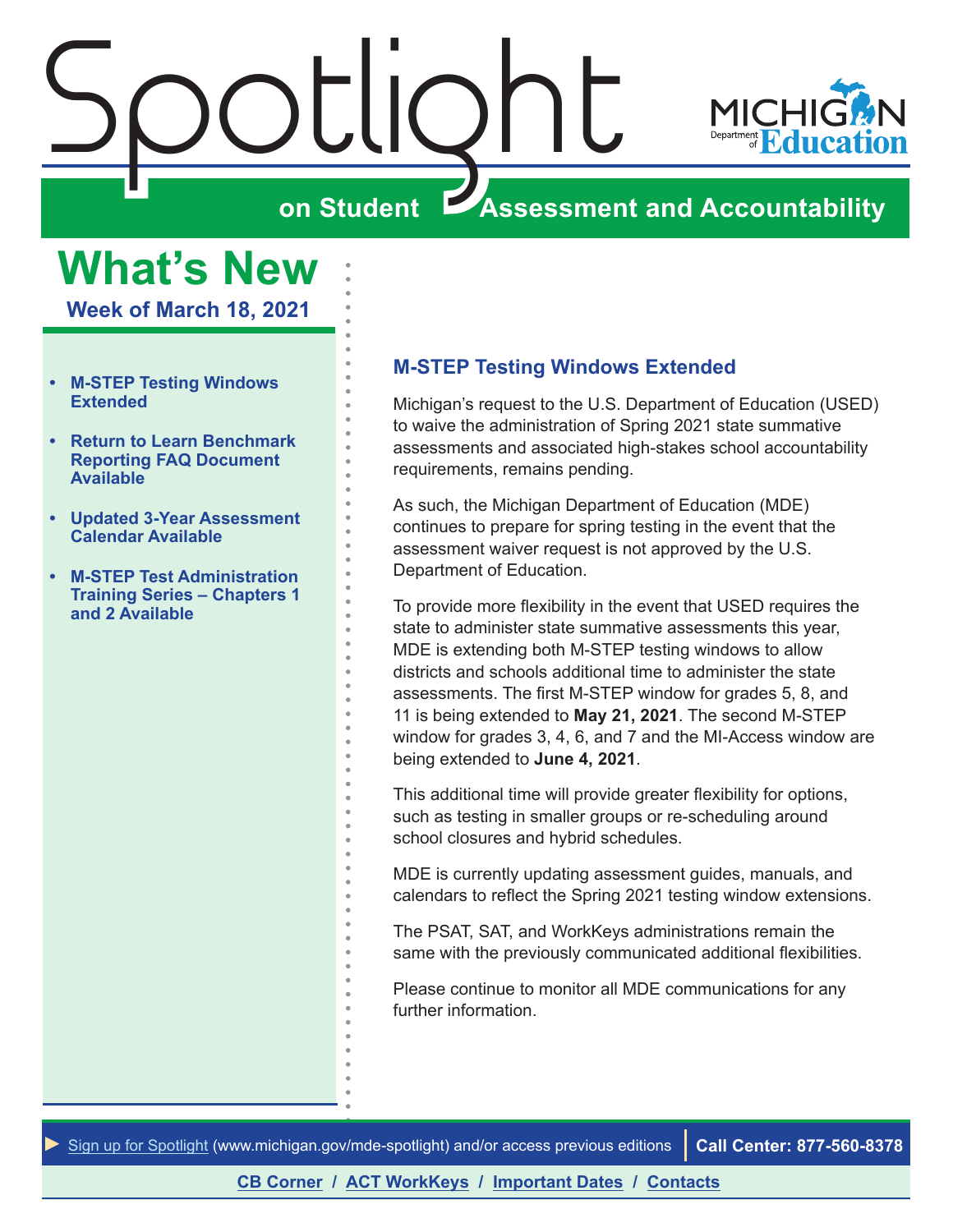#### <span id="page-1-0"></span>**Return to Learn Benchmark Reporting FAQ Document Available**

The Michigan Department of Education (MDE), the Center for Educational Performance and Information (CEPI), the Michigan Data Hub (MiDataHub), and research partners—the Michigan Educational Data Center (MEDC) and the Educational Policy Innovation Collaborative (EPIC)—have collaborated together to provide this [Return to Learn Benchmark Assessment](https://www.michigan.gov/documents/mde/Return_to_Learn_Benchmark_Assessment_Reporting_FAQ_719786_7.pdf)  [Reporting Frequently Asked Questions](https://www.michigan.gov/documents/mde/Return_to_Learn_Benchmark_Assessment_Reporting_FAQ_719786_7.pdf) document to assist districts as they prepare to report the benchmark assessment data required under Michigan's Return to Learn Law, Public Act 149. This document can be found on the [Benchmark Assessments –](https://www.michigan.gov/mde-benchmarkassessments)  [Return to Learn web page](https://www.michigan.gov/mde-benchmarkassessments) (www.michigan.gov/ mde-benchmarkassessments) under **Benchmark Resources**.

If you have questions about this document, contact the Office of Educational Assessment and Accountability (OEAA) by emailing [mde-oeaa@michigan.gov](mailto:mde-oeaa%40michigan.gov?subject=).

#### **Updated 3-Year Assessment Calendar Available**

The [3-year Assessment Calendar](https://www.michigan.gov/documents/mde/3-Year_OEAA_Assessment_Calendar_719847_7.pdf) has been updated and is now available on the new [Assessment](http://www.michigan.gov/mde-assessmentcalendar)  [Calendars web page](http://www.michigan.gov/mde-assessmentcalendar) (www.michigan.gov/mdeassessmentcalendar).

The calendar reflects how the Spring 2021 assessment schedule has been updated to reflect the added flexibilities being offered this year due to the COVID-19 pandemic. Spring 2022 assessment dates are also provided.

The Office of Educational Assessment and Accountability is working with our assessment vendors to nail down dates for Spring 2023. The 3-year Assessment Calendar will be updated when those dates are available.

#### **M-STEP Test Administration Training Series – Chapters 1 and 2 Available**

Chapters 1 and 2 of the 2021 M-STEP Test Administration Training — "Before Testing" and "During Testing" — are now available.

These chapters are the first of a three-part series, organized into what educators will do before, during, and after the M-STEP administration, for both paper/ pencil and online assessments.

- [Chapter 1](https://www.youtube.com/watch?v=EQI90EogPC0) discusses the tasks to be done before the M-STEP administration
- [Chapter 2](https://www.youtube.com/watch?v=_D81DSKn_iE) discusses the tasks to be done during the M-STEP administration
- **Chapter 3** will discuss the tasks to be done after the M-STEP administration (available soon)

Educators are urged to use this resource to administer the 2021 M-STEP. The [videos and presentations](https://www.michigan.gov/mde/0,4615,7-140-22709_70117-377598--,00.html) can be accessed on the [M-STEP web page](www.michigan.gov/mstep) (www. michigan.gov/mstep), under the **What's New** and **Assessment Training and Resources for Educators** sections.

The 2021 MI-Access "Focus on Administration" training will be posted to the MI-Access web page soon. Watch the Spotlight for an announcement of the posting.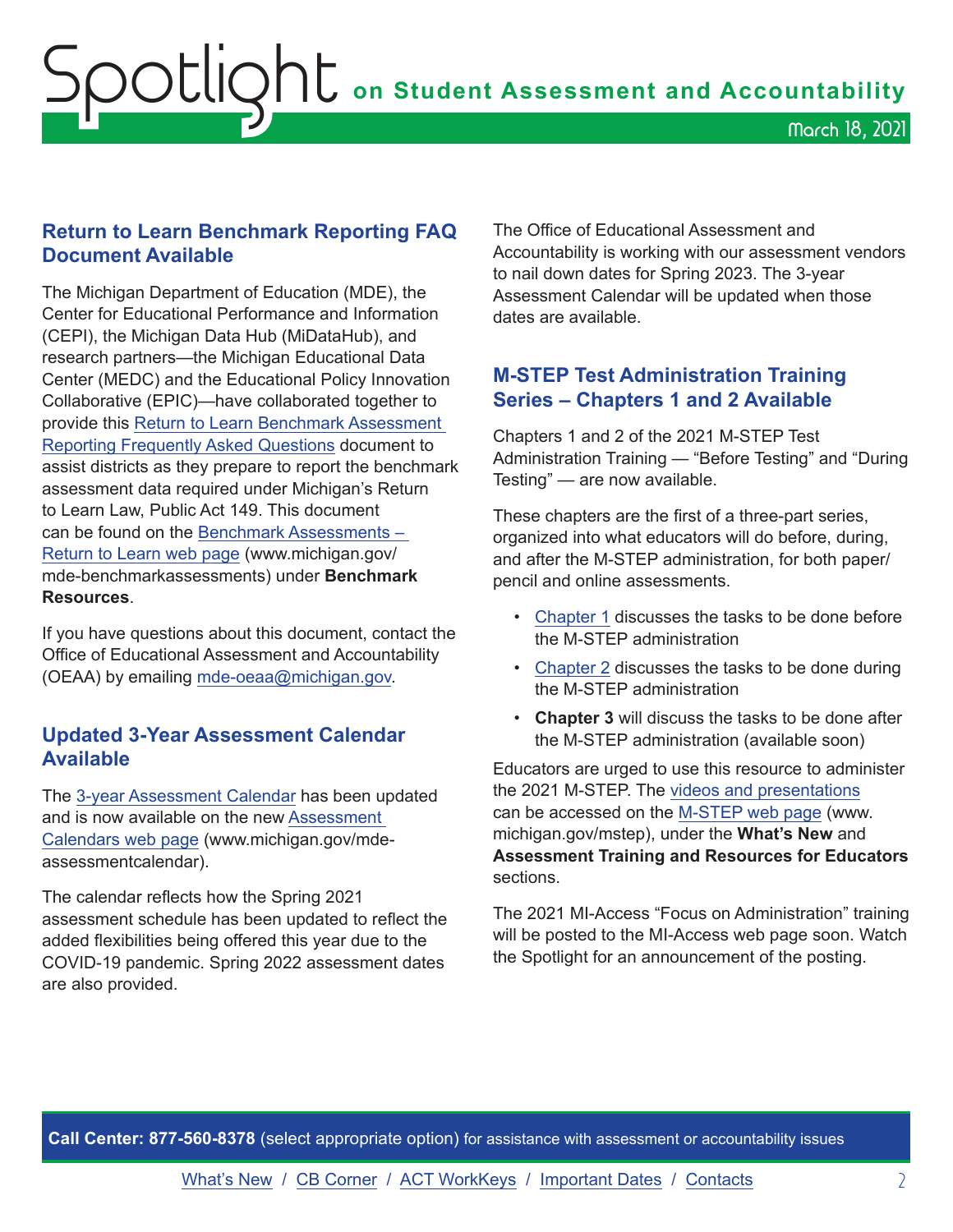OUQhU on Student Assessment and Accountability

March 18, 2021

# <span id="page-2-0"></span>**CB** College Board Corner

*Information on SAT*®*, PSAT*™ *8/9, and PSAT*™*10 provided by the College Board*

#### **Questions about Spring SAT, PSAT 8/9, or PSAT 10?**

- Call the Michigan Educator Hotline: 866-870-3127 (select Option 1)
- Email: [michiganadministratorsupport@](mailto:michiganadministratorsupport%40collegeboard.org?subject=) [collegeboard.org](mailto:michiganadministratorsupport%40collegeboard.org?subject=)

# **WHAT'S NEW**

#### **Testing Materials**

Preadministration materials and secure testing materials will arrive at schools next week. All materials will be addressed to the test coordinator. Note: Coordinators will receive numerous boxes; also, standard and accommodated materials will arrive separately. For schools on spring break that week, shipments will be delivered the week of March 29, 2021.

**Important:** Make sure you do not mix any of the test materials arriving in the next few weeks with testing materials you might have used for Fall 2020 testing. It is imperative that **only** the materials (manuals, answer sheets, test books, forms) that are sent for the Spring 2021 administration are used; if materials for Fall 2020 are used, student scores will be invalidated.

The Michigan Department of Education has posted these helpful documents regarding test materials on their [MME web page](www.michigan.gov/mme) (www.michigan.gov/mme) and [PSAT web page](http://www.michigan.gov/psat) (www.michigan.gov/psat):

- **Spring 2021 College Board Test Book Usage and Return Information:** provides detailed charts on test book colors and the shape icons on books' covers, on when materials will arrive, and on when to return materials
- **College Board Testing Materials Diagram:**  a summary of key items associated with the Spring 2021 testing materials

# **REMINDERS**

Refer to the [March 11 edition of Spotlight](https://www.michigan.gov/documents/mde/Spotlight_3-11-21_719223_7.pdf) for information on shipment deliveries and the additional material order window.

Refer to the [March 4 edition of Spotlight](https://www.michigan.gov/documents/mde/Spotlight_3-4-21_718250_7.pdf) for information about planning for a preadministration session, as well as a list of the optional and required fields students must bubble-in on their answer sheets.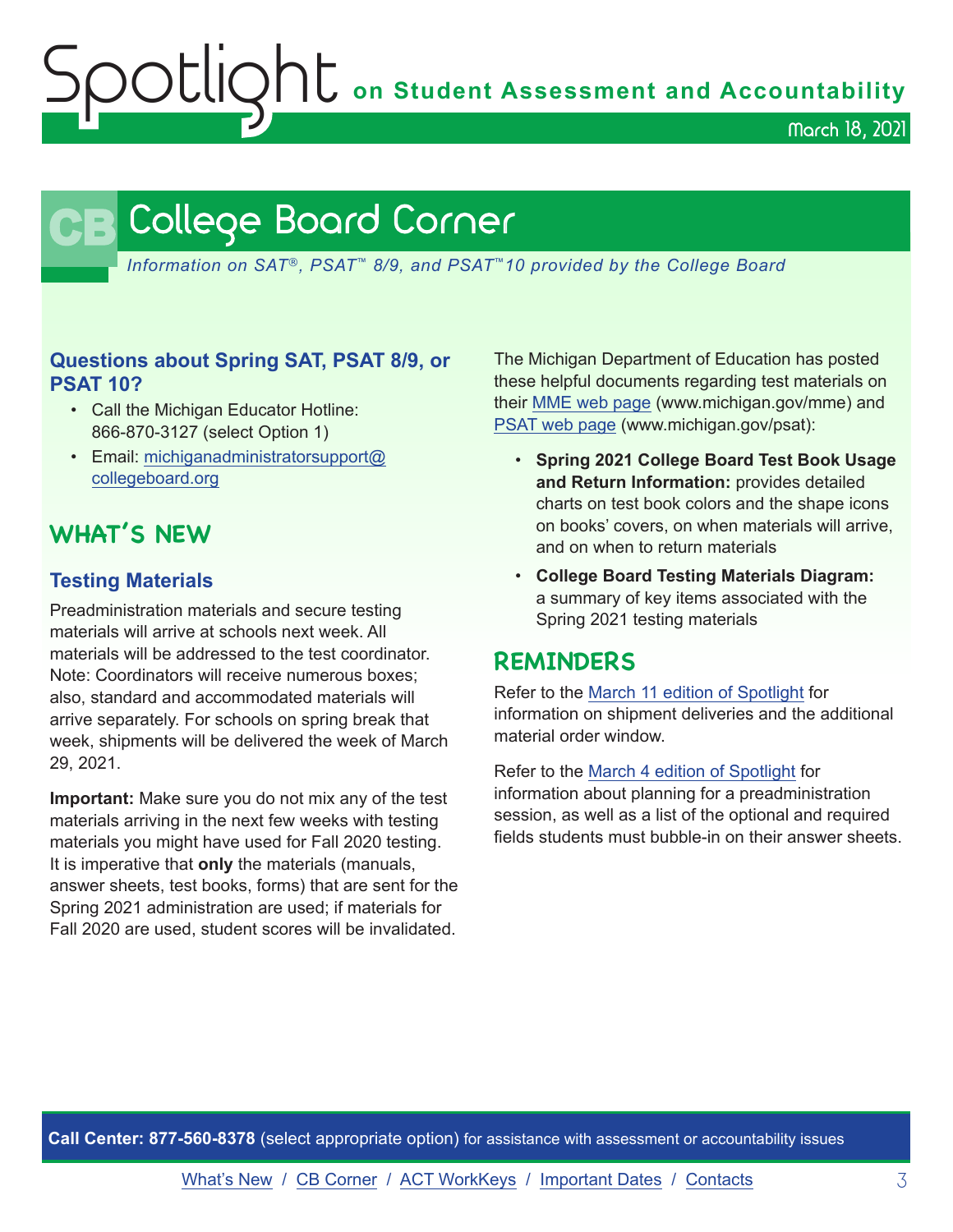Spotlight on Student Assessment and Accountability

March 18, 2021

<span id="page-3-0"></span>

# **What's New!**

Test day is just a few weeks away, so this week's focus is on the test day activities.

#### **Briefing Session with School Staff**

Test coordinators must hold a briefing session each test day morning, even when working with experienced staff. The table on the right lists the briefing session activities and the page numbers in the [ACT Test Coordinator Information Manual](https://www.act.org/content/dam/act/secured/documents/pdfs/state-district-test-coordinator-paper-test.pdf) to reference.

| <b>Briefing Session Activities</b>                             | Page |
|----------------------------------------------------------------|------|
| <b>Discussion topics</b>                                       | 20   |
| Distribute secure test materials to<br><b>Room Supervisors</b> | 28   |
| Collect, verify, and return test materials                     | 29   |

#### **Testing Activities**

The table below lists the high-level testing activities and the page numbers in the [ACT WorkKeys Administration](http://www.act.org/content/dam/act/secured/documents/pdfs/WK-Admin-SD-Std-Time-Paper-Secured.pdf)  [- Standard Time Paper manual a](http://www.act.org/content/dam/act/secured/documents/pdfs/WK-Admin-SD-Std-Time-Paper-Secured.pdf)nd the [ACT WorkKeys Administration Manual for Accommodations and English](http://www.act.org/content/dam/act/secured/documents/pdfs/WK-Admin-SD-Accoms-Secured.pdf)  [Learner Supports](http://www.act.org/content/dam/act/secured/documents/pdfs/WK-Admin-SD-Accoms-Secured.pdf) to reference.

| <b>Standard Time Activities</b>                                                         | <b>Standard Time</b><br>Page | <b>Accommodations and EL</b><br><b>Supports Page</b> |
|-----------------------------------------------------------------------------------------|------------------------------|------------------------------------------------------|
| Identify and seat students                                                              | 26                           | 34                                                   |
| Students complete demographic information (if not completed in<br>a pre-test session)   | 23                           | 31                                                   |
| Read the Verbal Instructions                                                            | 42                           | 50                                                   |
| Distribute secure test materials to students                                            | 18                           | 26                                                   |
| Administer all 3 tests in order: Workplace Documents, Applied<br>Math, Graphic Literacy | 30                           | 38                                                   |
| Monitor for irregularities and prohibited behavior                                      | 35                           | 43                                                   |
| Collect, verify, and return test materials                                              | 51                           | 79                                                   |

*(Continued on next page)*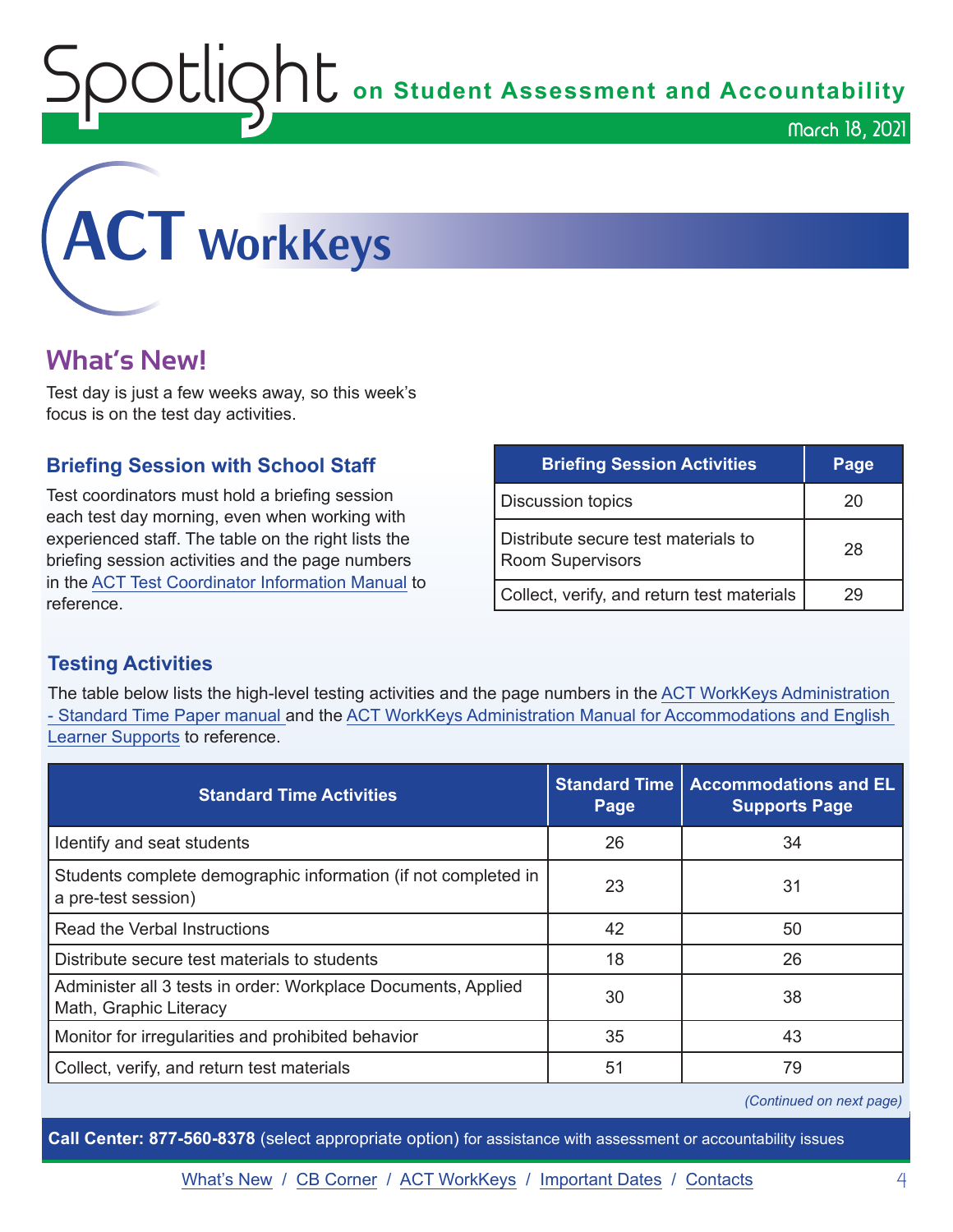$\mathop{\rm U}\nolimits\mathop{\rm U}\nolimits\mathop{\rm O}\nolimits$  on Student Assessment and Accountability

March 18, 2021



The three manuals referenced are posted on the [ACT state testing website](http://www.act.org/stateanddistrict/michigan) (act.org/stateanddistrict/ Michigan) on the **WorkKeys on Paper** page in the Administration stage.

**Personal Protection Equipment (PPE)** is recommended for all staff and students. Students must remove their masks for inspection and full facial confirmation at check-in. Ensure that staff and students adhere to national, state, and/or local social distancing guidelines at all times. [ACT's WorkKeys](https://www.act.org/content/dam/act/secured/documents/pdfs/ACT-WorkKeys-Social-Distancing-Guidelines.pdf)  [Social Distancing Guidelines](https://www.act.org/content/dam/act/secured/documents/pdfs/ACT-WorkKeys-Social-Distancing-Guidelines.pdf) are posted on the [ACT](http://www.act.org/stateanddistrict/michigan)  [state testing website](http://www.act.org/stateanddistrict/michigan) on the **WorkKeys on Paper** page in the **Administration** stage.

#### **Multiple Standard Time Test Sessions**

For Spring 2021 only, ACT has authorized the use of multiple standard time test sessions on the following days:

- **April 14** (initial test date)
- **April 28** (makeup test date)
- **May 5** (contingency makeup to be used only if schools are closed April 14 and April 28 due to COVID-19)

If you conduct multiple test sessions on the same date, follow these guidelines:

• Overlap test sessions when possible. Use additional rooms and staff to provide multiple testing sessions, and separate students arriving for the second session from those who are on break or have completed testing during the first session.

- Morning and afternoon sessions are allowed. The mobile phones of students who tested in the first session must be held securely until the start of the second test session. The time between sessions must be kept as short as reasonably possible.
- If using overlapping or multiple test sessions, submit an Irregularity Report that includes the reason the overlap/multiple sessions happened.

Remember that all standard time testing must be completed on the same day, and the full 55 minutes must be allowed for each test even when it appears that all students have finished early. Students testing with Spanish materials must be allowed the full 70 minutes. Encourage students who finish early to review their work on only the current test in any remaining time.

Students testing with extended time (One and One-Half Time, Double-Time, Triple Time) may begin the next test if all students in the room complete a test before time is called.

#### **Break Policy**

There must be a full 15-minute break for all students between Applied Math and Graphic Literacy. The guidelines begin on page 31 of the [ACT WorkKeys](http://www.act.org/content/dam/act/secured/documents/pdfs/WK-Admin-SD-Std-Time-Paper-Secured.pdf)  [Administration - Standard Time Paper](http://www.act.org/content/dam/act/secured/documents/pdfs/WK-Admin-SD-Std-Time-Paper-Secured.pdf) manual and on page 39 of the [ACT WorkKeys Administration Manual](http://www.act.org/content/dam/act/secured/documents/pdfs/WK-Admin-SD-Accoms-Secured.pdf)  [for Accommodations and English Learner Supports](http://www.act.org/content/dam/act/secured/documents/pdfs/WK-Admin-SD-Accoms-Secured.pdf).

*(Continued on next page)*

**Call Center: 877-560-8378** (select appropriate option) for assistance with assessment or accountability issues

[What's New](#page-0-0) / [CB Corner](#page-2-0) / [ACT WorkKeys](#page-3-0) / [Important Dates](#page-6-0) / [Contacts](#page-7-0) 5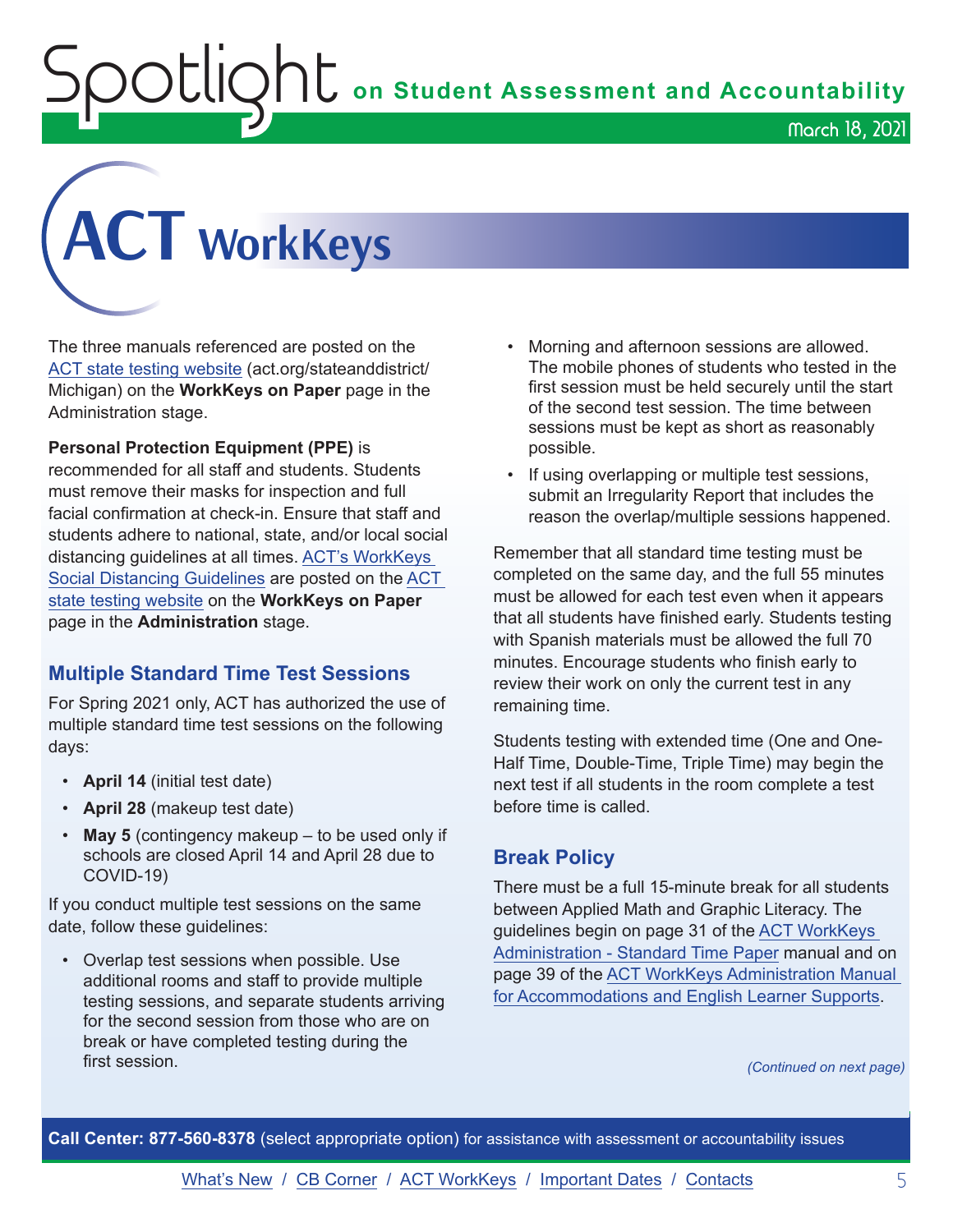**OOUQNU** on Student Assessment and Accountability

March 18, 2021



For all upcoming events and deadlines, be sure to reference the following documents:

- [ACT WorkKeys Schedule of Events](https://content.act.org/michigan/r/YWy2bAxclTdZAcOxrrNErw/root), posted on the **WorkKeys on Paper** page
- MME and High School PSAT List of Important [Dates](https://www.michigan.gov/mde/0,4615,7-140-22709_105605---,00.html), found on the [MME web page](www.michigan.gov/mme) (www.michigan.gov/mme) under **General Information**

## **Contacting ACT**

If you have questions, you may:

- 1. contact ACT via the [Contact Us web page](http://www.act.org/aap/state/contact.html) [\(www.act.org/aap/state/contact.html\)](https://www.act.org/aap/state/contact.html)
- 2. call ACT at 800-553-6244 between 9:30 a.m. – 6:00 p.m. ET
	- standard time: ext. 2800
	- accommodations: ext.1788
- 3. email accommodations questions to [ACTStateAccoms@act.org](mailto:ACTStateAccoms%40act.org?subject=)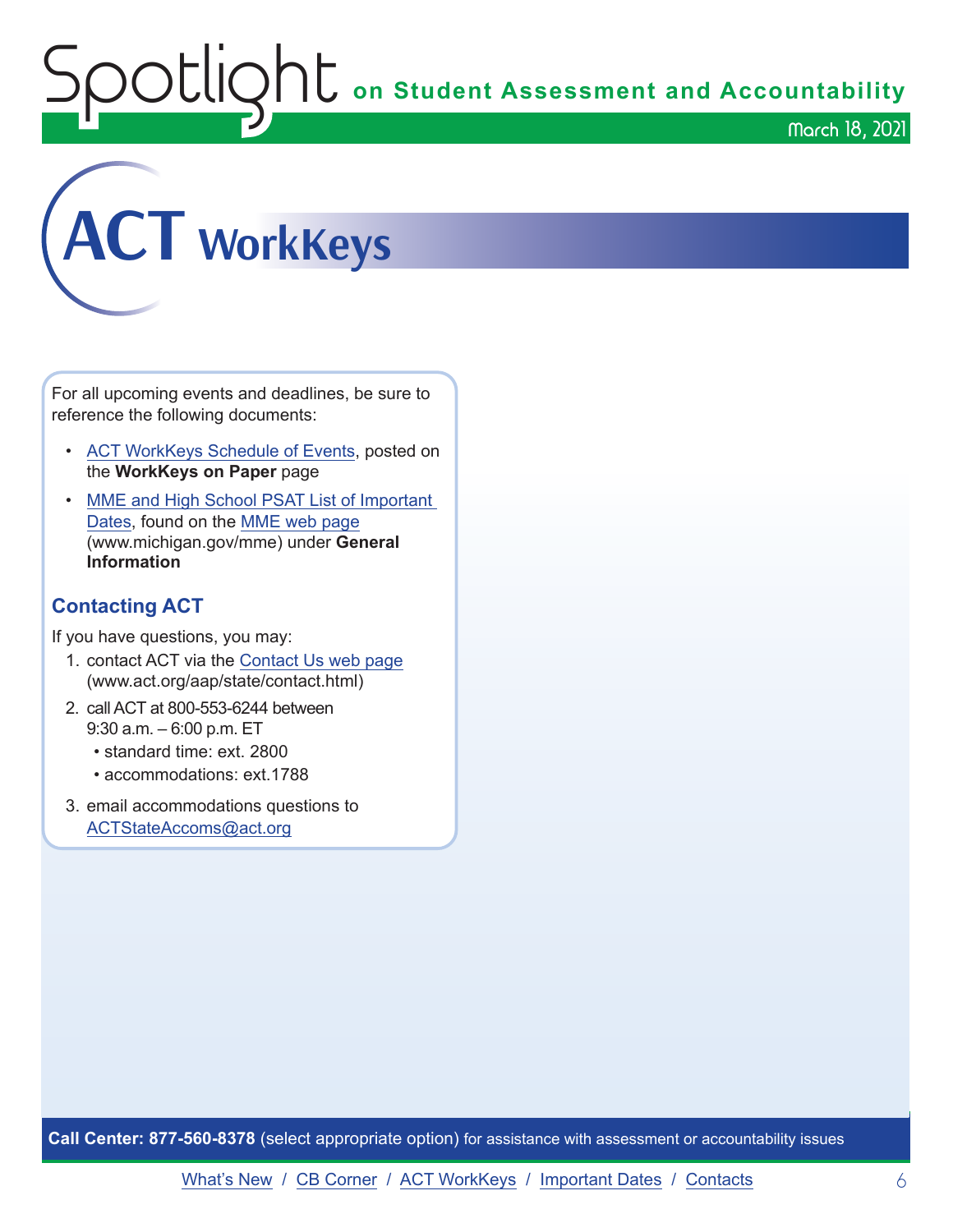# Spotlight **on Student Assessment and Accountability** March 18, 2021

# <span id="page-6-0"></span>**Important Dates**

# **March 2021**

## **WIDA**

#### **Now – April 9, 2021**

- **WIDA ACCESS and Alternate ACCESS for ELLs** Off-site Test Administration Request window in OEAA Secure Site
- **WIDA ACCESS for ELLs** Pre-identification of students in OEAA Secure Site window
- **WIDA ACCESS and Alternate ACCESS for ELLs** testing window (extended for Spring 2021)

## **Early Literacy and Mathematics**

#### **Now – June 29, 2021**

• **Early Literacy and Mathematics Benchmark Assessments (K-2)** Pre-identification of students in OEAA Secure Site window

# **ACT WorkKeys**

#### **Week of March 22, 2021:**

• Receive **ACT WorkKeys** test materials this week (if chosen during Manage Participation)

#### **March 23 – April 6, 2021:**

• Additional material order window open in the OEAA Secure Site for **ACT WorkKeys** standard time test booklets, answer documents, and accommodated materials

#### **Week of March 29, 2021**

• Receive **ACT WorkKeys** test materials this week (if chosen during Manage Participation)

# **April 2021**

## **M-STEP**

#### **April 12 – May 21, 2021**

Wed

• **M-STEP** Online testing window for grades 5, 8, and 11

l nu

5

12

FIL.

6

13

#### **April 26 – June 4, 2021**

• Online testing window for **M-STEP** grades 3, 4, 6, and 7

#### **MI-Access**

#### **April 12 – June 4, 2021**

• **MI-Access** Online testing window for all grades

# **Early Literacy and Mathematics**

#### **April 12 – June 30, 2021**

• **Early Literacy and Mathematics Benchmark Assessments (K-2)** Online testing window

# **SAT and PSAT**

#### **March 23, 2021 – April 6, 2021**

• **SAT, PSAT 8/9 (grades 8 and 9) and PSAT 1**0 Additional Materials Order Window

## **ACT WorkKeys**

#### **April 14, 2021:**

• Administer **ACT Workkeys** Standard Time tests

#### **April 14 – 27, 2021:**

• Administer **ACT Workkeys** Accommodations tests

#### **April 14 – 15, 2021:**

• Order **ACT Workkeys** test materials for the makeup test on April 28, 2021